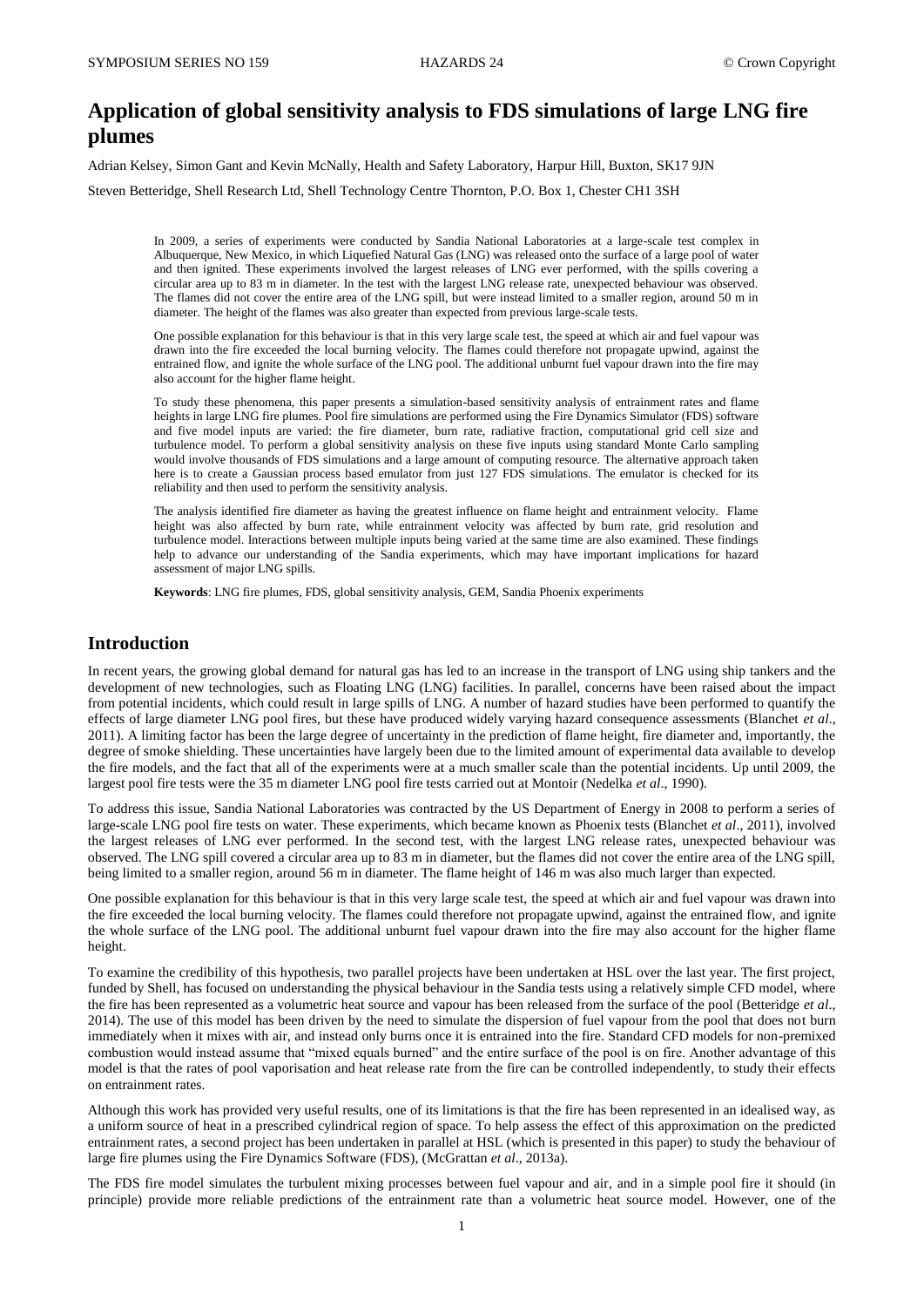limitations of using FDS to simulate the Sandia experiments is that it cannot simulate the dispersion of non-burning fuel from the pool surface, since the combustion model in FDS assumes that fuel combusts once it mixes with air. In the approach used here, the pool fire is modelled as a circular burning region, surrounded by ground. To account for the entrainment of additional fuel from the non-burning pool surface in the Sandia experiment, the fuel supply rate into the base of the fire has been varied in the model (using a range of values, some of which are higher than would be expected for an LNG pool fire).

To produce a clearer understanding of the model behaviour, various other model inputs have been varied to investigate their effect on the entrainment rate. These include the fire diameter, the proportion of heat that is released from the fire as radiation, the computational cell size and the turbulence model.

Both the Betteridge *et al*. (2014) volumetric heat source model and the FDS model used here have their strengths and weaknesses in modelling the Sandia Phoenix experiments. Although comparing two models against each other does not represent "validation", it is useful to see whether they provide consistent results.

The most common way of investigating CFD model sensitivity, where there are multiple variable inputs, is to pick a baseline case and then to change each input variable one-at-a-time, whilst keeping all of the other inputs fixed. This approach is conceptually simple, but it has the disadvantages that the findings can be sensitive to the particular choice of the baseline case, and no information is provided on the interactions between multiple inputs varying at the same time. An alternative is to perform a *global* sensitivity analysis where all of the variables are varied simultaneously. One way of performing a global sensitivity analysis would be to use a Monte Carlo approach. However, in the case considered here, to run such an analysis using Monte Carlo sampling on five variable inputs would require thousands of FDS simulations. Since each FDS simulation typically takes 6 to 12 hours to run on a multiprocessor desktop, this would involve very lengthy computing times (of the order of months).

To avoid these time constraints, the approach taken in the present work has been to construct a statistical emulator (essentially, a sophisticated curve fit) from a limited number of FDS simulations. The global sensitivity analysis has then been performed using this emulator, which is very fast to run, and the whole analysis including the 127 FDS simulations has taken just 2 weeks of computing time on a desktop computer. This use of a statistical emulator is relatively novel in the field of process safety. A similar approach was recently used by HSL to examine the sensitivity of the DNV Phast dispersion model (Gant *et al*., 2013), but to our knowledge, this is the first time an emulator of the type used here (based on a Gaussian process) has been applied to study a CFD model in a practical process safety-related application. An important objective of this study has therefore been to understand the capabilities and limitations of Gaussian process emulators for global sensitivity analysis in a practical CFD engineering context. In fact, this was the main motive for undertaking the work.

Returning to the Sandia pool fire application, since there is relatively limited information in the literature on entrainment rates into large pool fires, the flame height has also been output from FDS in order to provide a second means of assessing the accuracy of the model predictions. This also enables the sensitivity analysis to consider two separate model outputs and examine important practical issues, such as "do the model inputs that have the greatest effect on the entrainment rate also have the greatest effect on the flame height"?

The paper proceeds by providing some background to the FDS model and the Gaussian process based emulator, before presenting the results of the global sensitivity analysis and concluding with the significant findings. The focus of this paper is principally upon application of the global sensitivity analysis. More detailed analysis of the Sandia experiments is provided in the companion paper by Betteridge *et al*. (2014).

# **Methodology**

### **Fire plume simulations**

The fire plume simulations were performed using FDS version 6 (McGrattan *et al*., 2013a), which is a freely available CFD code that be downloaded from the National Institute of Standards and Technology (NIST) website<sup>1</sup>. The software is widely used in the fire engineering community and is accompanied by comprehensive verification and validation manuals (McGrattan *et al*., 2013b, 2013c). FDS has been used extensively to model pool fires. Examples can be found in the validation exercise for the US Nuclear Regulatory Commission (NRC, 2007) and the work of Trouvé (2008).

#### **Turbulence modelling**

The effects of turbulence are modelled in FDS using a Large-Eddy Simulation (LES) model. The simulations therefore resolve the time-dependent behaviour of large-scale turbulent motion, such as the characteristic puffing instabilities in buoyant plumes. The effects of small-scale (unresolved) turbulence are modelled using an enhanced (turbulent) viscosity. Various LES models are available in FDS version 6 and in the present work two models are tested: the Smagorinsky (1963) model with a constant coefficient of  $C_s = 0.2$ , which was the default turbulence model in previous versions of FDS, and the Deardorff (1972) model, which is the new default model in FDS version 6. Since the FDS simulations are inherently transient, they must be run for a sufficient duration to obtain stable statistics for the mean quantities of interest. This aspect of the analysis is discussed in more detail below.

## **Combustion and Radiation**

-

Combustion is modelled using the default FDS single-step mixture-fraction based model, which is appropriate for well-ventilated fires, where it can be assumed that "mixed is burned". In common with most large-scale fire simulations, the computational grid cells in the simulations presented here are too large to resolve the thin flame front. Since the heat released from the flame is distributed across a relatively large volume (the width of the cells), the maximum flame temperatures are likely to be under-predicted. To avoid this having an impact upon the thermal radiation predictions (due to the fourth-power dependence of the radiation intensity on

<sup>&</sup>lt;sup>1</sup> [http://www.fire.nist.gov/fds,](http://www.fire.nist.gov/fds) accessed 10 December 2013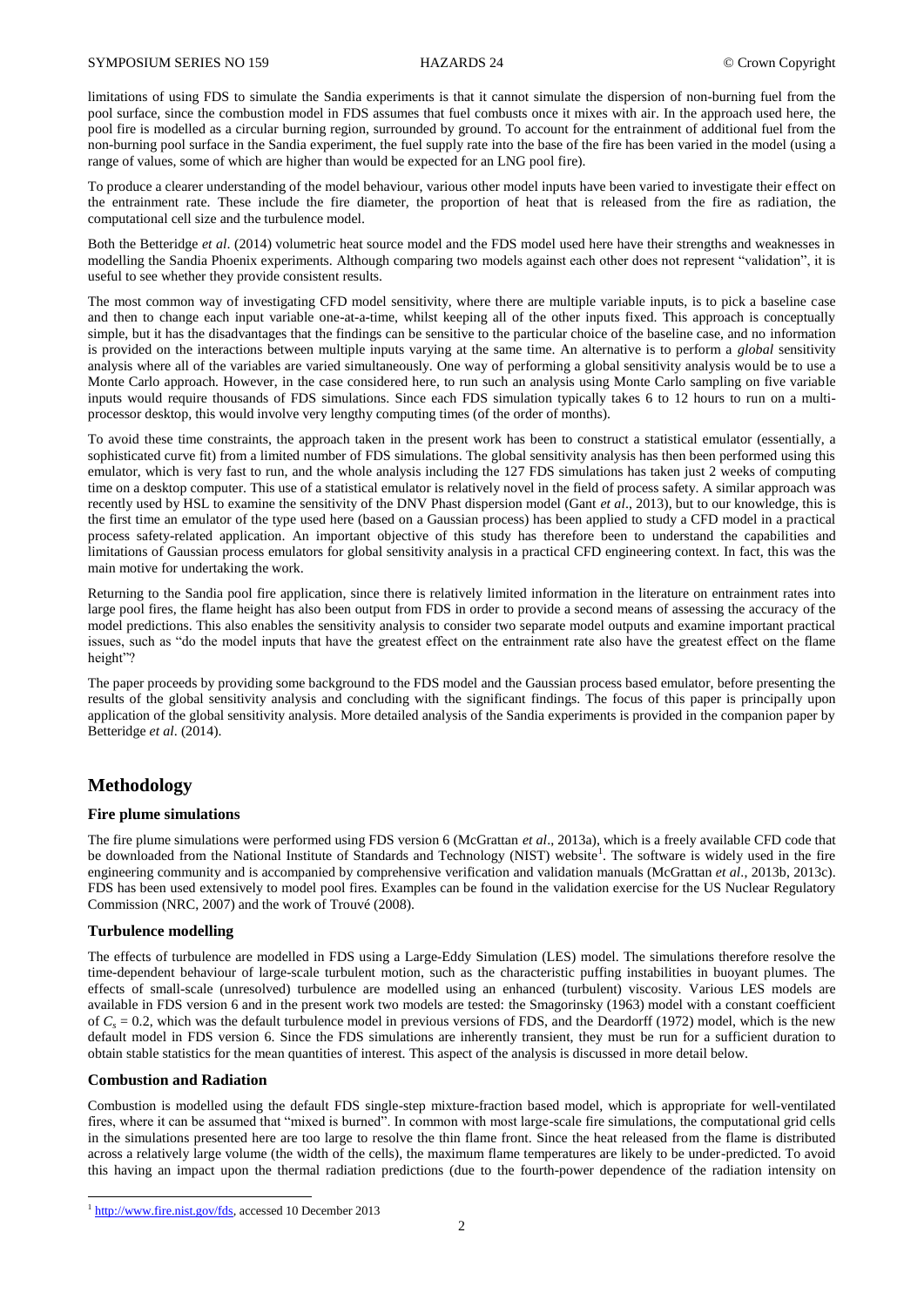temperature) FDS uses a pragmatic approach, where the proportion of heat released as radiation is specified by the user, using a parameter called the "radiative fraction". A high value of this parameter is suitable for sooty hydrocarbon fires whilst a lower value should be used for cleaner burning fuels. In the Sandia tests the fires appeared to burn with little cold soot production. To investigate the effect this may have had on the flow behaviour, FDS simulations are performed for a range of radiative fractions, from its default value of 0.35 (suitable for smoky hydrocarbon fires) to a value of 0.20.

#### **Computational grid resolution**

The computational grid in FDS is Cartesian and cubic cells have been used for all of the simulations presented here. To characterise the grid resolution in fire plumes, it is common to relate the cell size  $\Delta x$  to the characteristic fire length scale  $D^* = (Q^*)^{2/5}D$ , where  $D$  is the fire diameter (m) and  $Q^*$  is the dimensionless heat release rate, given by:

$$
Q^* = \frac{\dot{Q}}{\rho_{\infty} c_p T_{\infty} \sqrt{g} D^{5/2}}
$$
 (1)

where  $\dot{Q}$  is the heat release rate (J s<sup>-1</sup>),  $\rho_{\infty}$  the ambient density (kg m<sup>-3</sup>),  $c_p$  is the specific heat (J kg<sup>-1</sup> K<sup>-1</sup>),  $T_{\infty}$  the ambient temperature (K), and *g* is the acceleration due to gravity (m s<sup>-2</sup>). In the fire plume simulations performed for the US Nuclear Regulatory Commission validation study, a range of grid sizes with  $D^*/\Delta x$  from 4 to 16 was used (NRC, 2007), whilst Chung and Devaud (2008) later suggested  $D^*/\Delta x = 40$  as a good compromise between accuracy and computing time. In the present work, the grid resolution has been varied from  $D^*/\Delta x = 16$  to 40, to assess its impact on the results.

#### **Pool fire**

The pool fire is prescribed in FDS as a circular opening, through which a specified mass flow rate of methane is released, treating the release as pure methane is a simplified representation of LNG. Since a Cartesian grid is used, the circular opening has a jagged, stairstepped outline, but a sufficient number of cells has been used that provides a reasonably accurate representation of a circle (see Figure 1).

To investigate the effect of the fire size on the entrainment rates into the plume, simulations are performed using a range of circular pool diameters, from 10 to 100 m. This range encompasses the conditions present in both the first and second Phoenix experiments, which had LNG spill diameters of 21 m and 83 m, respectively (Blanchat *et al*., 2011).

The specified flow rate of methane through the pool surface area (henceforth called "burn rate") is varied from 0.05 kg m<sup>-2</sup> s<sup>-1</sup> to 0.5 kg m<sup>-2</sup> s<sup>-1</sup>. This range includes the average burn rate of 0.126 kg m<sup>-2</sup> s<sup>-1</sup> (with a range from 0.084 to 0.336 kg m<sup>-2</sup> s<sup>-1</sup>) recommended in the review of LNG fire plumes by Luketa *et al.* (2008); the average burn rate from the first Phoenix test of 0.147 kg m<sup>-2</sup> s<sup>-1</sup> with a reported uncertainty of 20.4% (Blanchat *et al.*, 2011); and the range from 0.0945 to 0.49 kg m<sup>-2</sup> s<sup>-1</sup> suggested in a white paper from the Mary Kay O'Connor Process Safety Center (2008). In the second Phoenix test, the equivalent burn rate across the 56 m diameter fire from burning the vapour released across the whole of the 83 m diameter spill surface area was estimated by Betteridge *et al*. (2014) to be 0.30 kg m<sup>-2</sup> s<sup>-1</sup>, at the time when the flame height was at its maximum.

#### **Computational Domain Size**

The FDS simulations use a rectangular computational domain with dimensions of  $(3 \times 3 \times 8)$  pool diameters in the (length x width x height) directions. The height of 8 fire diameters was needed to ensure that all of the heat from the fire was released within the domain. The total number of grid cells varied from 42,000 to 4.2 million.

### **Duration**

Medium to large scale plumes are characterised by the repetitive shedding of coherent vortical structures at a well-defined frequency, a phenomenon known as "puffing" (DesJardin *et al*., 2004). For axisymmetric fire plumes, Cetegen and Ahmed (1993) found the following relationship between the duration of a puffing cycle in seconds, *t*, and the diameter of the burner or source in metres, *D*:

$$
t = \frac{\sqrt{D}}{1.5} \tag{2}
$$

This equation is used here to specify the time duration of the FDS simulations, which are set to 30 puffing cycles. The first 5 cycles are used to allow the flow to become established and the next 25 cycles are used to calculate the averaged statistics. Checks are performed to ensure that this provides a sufficient averaging time (see below).

# **FDS Model Outputs**

Two quantities are output from FDS for the sensitivity analysis: the flame height and the radial entrainment velocity. The flame height is defined as the height over which 99% of the heat from the fire is released. This is the same approach and value used by McGrattan *et al*. (2013c), but it should be recognised that the choice of 99% is somewhat arbitrary. Flame heights based on 95% would give a flame heights in the range of 15-25% smaller. In the Phoenix tests, Blanchat *et al*. (2011) measured the flame lengths using a different approach that involved image processing of the videos of the fire plumes. The comparison of the flame heights from these experiments and from the FDS results is therefore subject to some uncertainty. To provide an additional means of assessing the results, the flame height correlation from Heskestad (2002) is also shown in the results presented below.

The radial entrainment velocity of interest is the maximum radial velocity at the edge of the fire. This was calculated from FDS by extracting velocity data along four vertical sampling lines at 90° intervals around the edge of the pool (shown in Figure 1). The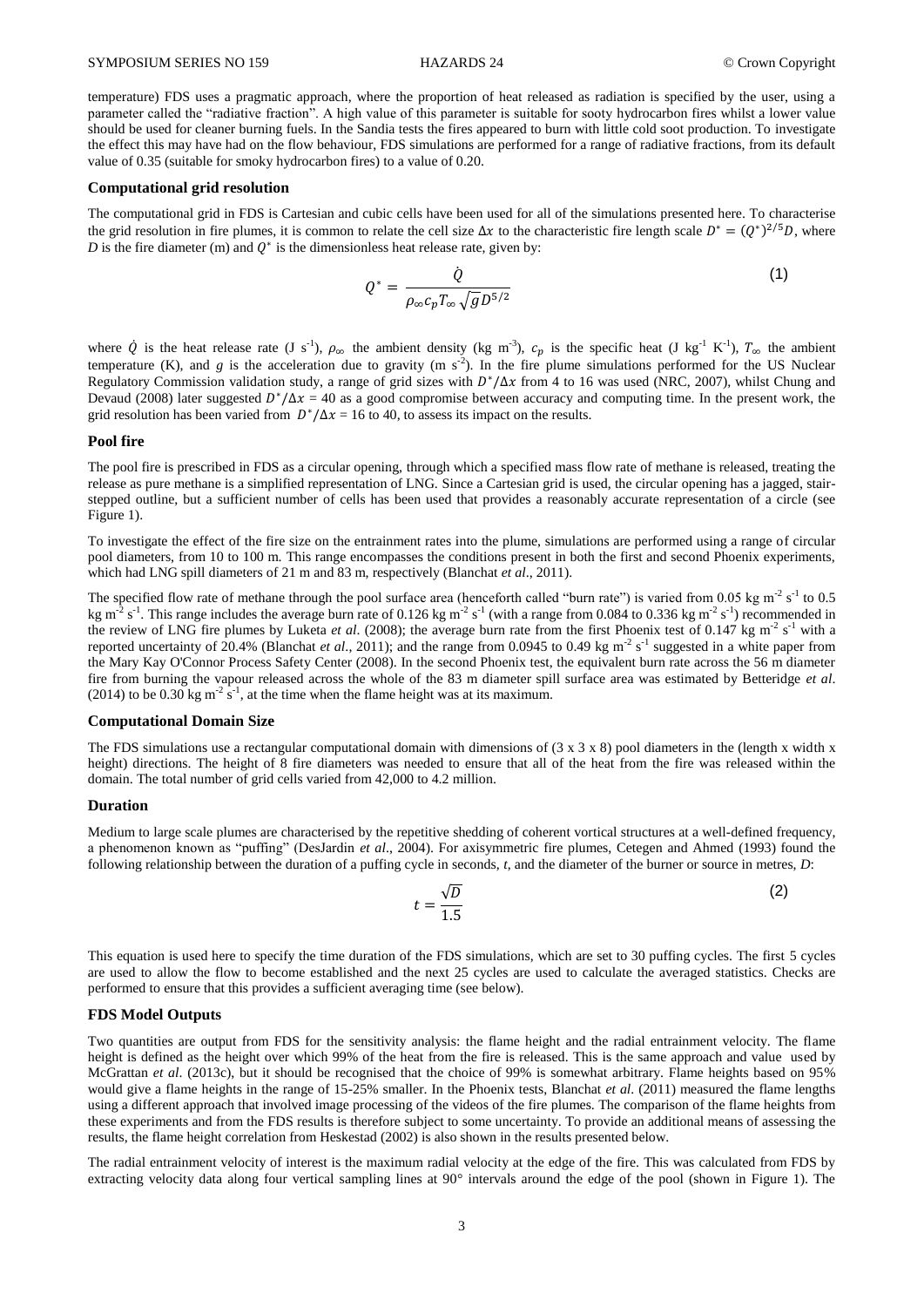maximum radial velocity on each of the vertical lines was found and an average was calculated of these four values over time. The entrainment velocity was not measured in the Phoenix tests.

To assess whether the FDS simulations are run for a sufficiently long period of time to generate reliable mean values, the 95% confidence intervals on the mean values of the flame height and entrainment rate are calculated using a moving block bootstrap method, the approach used to analyse the previous LES simulations of Gant (2010). This use of confidence intervals to judge statistical convergence of LES results was originally proposed by Celik *et al*. (2006).

# **FDS Model Inputs**

A summary of the model inputs used in the global sensitivity analysis is provided in Table 1.

**Table 1** Model inputs and their ranges used in the global sensitivity analysis

| <b>Model Input Parameter</b>     | Range                                           |
|----------------------------------|-------------------------------------------------|
| Pool fire diameter               | $10 - 100$ m                                    |
| Burn rate                        | $0.05 - 0.5$ kg m <sup>-2</sup> s <sup>-1</sup> |
| Radiative fraction               | $0.20 - 0.35$                                   |
| Grid resolution $(D^*/\Delta x)$ | $16 - 40$                                       |
| Turbulence model                 | Deardoff or Smagorinsky                         |



**Figure 1** Photograph of Phoenix test 2 (Blanchat *et al*., 2011) showing 83 m diameter pool and 56 m diameter fire (left), and sample results from an FDS simulation showing radial velocity sampling positions (right)

# **Global sensitivity analysis**

The purpose of the global sensitivity analysis presented here is twofold:

- 1) To identify which model input parameters have a significant effect on the model outputs
- 2) To identify how the outputs vary as a function of the inputs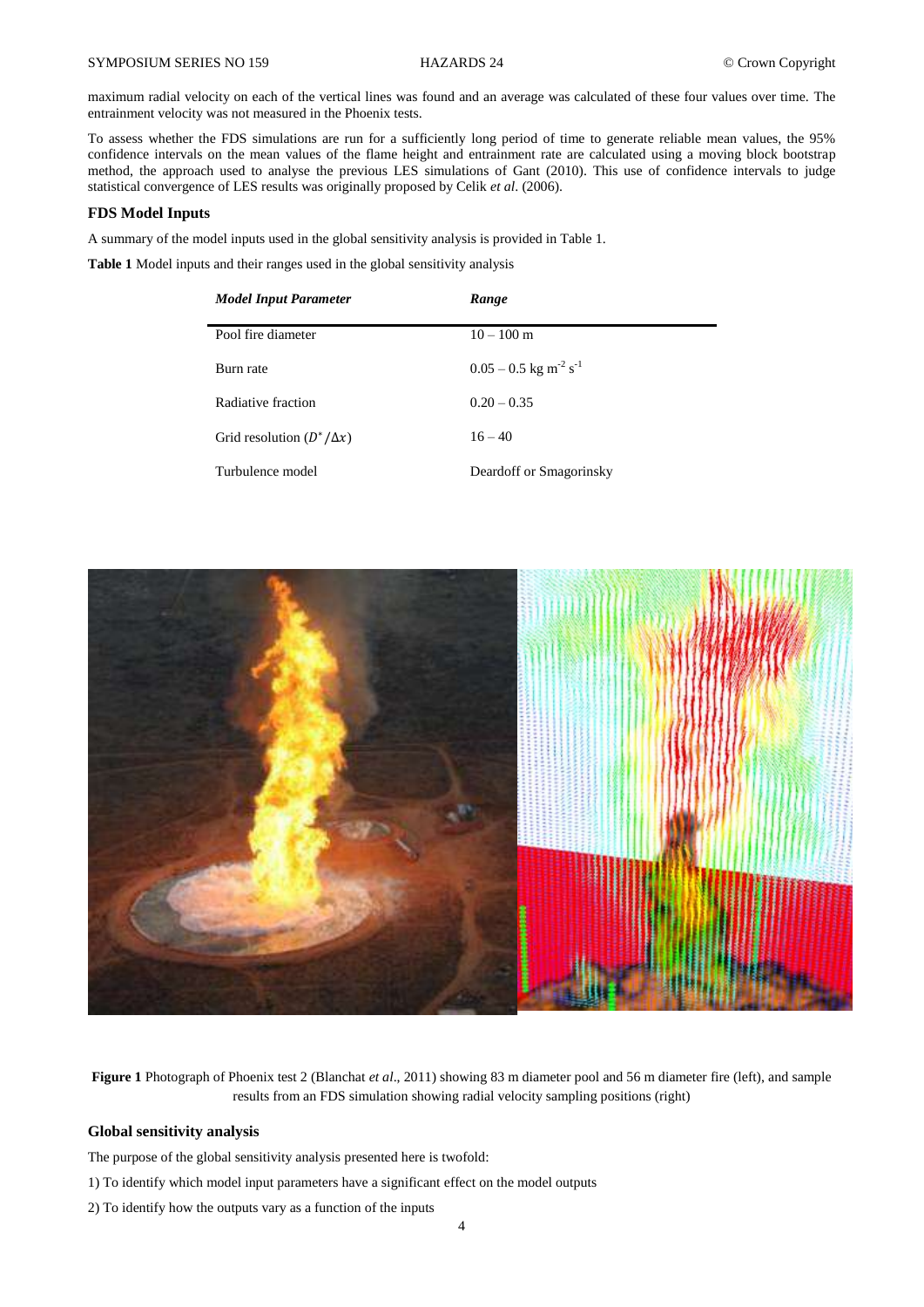To address Item 1, a variance-based analysis has been performed. The variance is the average of the squared distance between the individual model predictions and the average over all of the simulations. The contribution to the variance from each input, when their value is varied over their specified range, indicates their importance. Important parameters explain a large proportion of the output variance.

Two quantities are output from the variance-based analysis to identify the importance of each input parameter: the main effect and the total effect. The main effect of a parameter describes its influence on the output due to changing it alone. The total effect of a parameter includes any additional influence due to its interactions with other varying parameters.

This type of variance-based analysis of main and total effects is popular in the literature, principally because these quantities are relatively easy to calculate and understand. Also the importance of the interactions usually decreases rapidly with increasing order (i.e. interactions between three parameters varying simultaneously are often weaker than between two varying parameters), so the difference between main and total effects often gives a good indication of the important joint effects.

The analysis presented here uses an emulator-based approach. A small number of FDS runs are used to create an emulator, which is essentially a sophisticated curve fit linking the inputs to the outputs. It is much faster to run than FDS, taking less than a second instead of many hours. The sensitivity analysis is then performed using this emulator, rather than FDS. With clever design and analysis, some of the sensitivity measures needed to calculate main and total effects can be evaluated analytically from the emulator, further reducing the cost of the sensitivity analysis.

To address Item 2, the emulator is used to show the mean behaviour of the output as a function of each input (where the mean is obtained by averaging over all of the other varying inputs). For instance, it can show how the flame height varies as a function of the pool fire diameter. Equally, the results can show how the mean output varies as a function of two inputs varying at the same time. In each case, thanks to the type of emulator used here, a measure of the emulator fit to the underlying FDS model is provided, in terms of confidence intervals. This quantification of the uncertainty in the emulator fit to the underlying FDS model is another important benefit of a Gaussian process based emulator over alternative response surface models.

# **GEM**

The global sensitivity analysis is performed using the Gaussian Emulation Machine (GEM) software (Kennedy, 2005), which is freely-available for non-commercial use. The software features an easy-to-use Graphical User Interface (GUI) and good documentation. Some background to the use of Gaussian emulators is provided by Oakley and O'Hagan (2004) and O'Hagan (2006).

A fundamental assumption of the emulator is that the output is a smooth, continuous function of the input parameters (Figure 2). Formally, the method is based on a multivariate normal distribution, with specified mean and covariance functions that depend on the relative positions of the training data points. The method used to derive the emulator is Bayesian in that initially, a simple function is used to relate model inputs to outputs (a prior distribution) and this is updated using a relatively limited number of training data points to derive the emulator (the posterior distribution).



Input Parameter (e.g. grid resolution)

**Figure 2** Illustration of Gaussian emulator fit to training data points

In designs for computer experiments, the aim is to use the smallest number of points to sample the parameter space to minimise the number of simulations needed. Space-filling designs are therefore chosen that cover the input ranges by varying all of the parameters simultaneously without repeating any of them. Often, some of the input parameters have little effect on the output and therefore a design where no value is repeated is efficient, because a parameter that has no effect still provides useful information to assess the effect of other varying inputs.

In the LNG pool fire application considered here, four of the model inputs are continuously varying parameters and the fifth (the turbulence model) is a switch that is either Deardorff or Smagorinsky (see Table 1). The design used was suggested by Challenor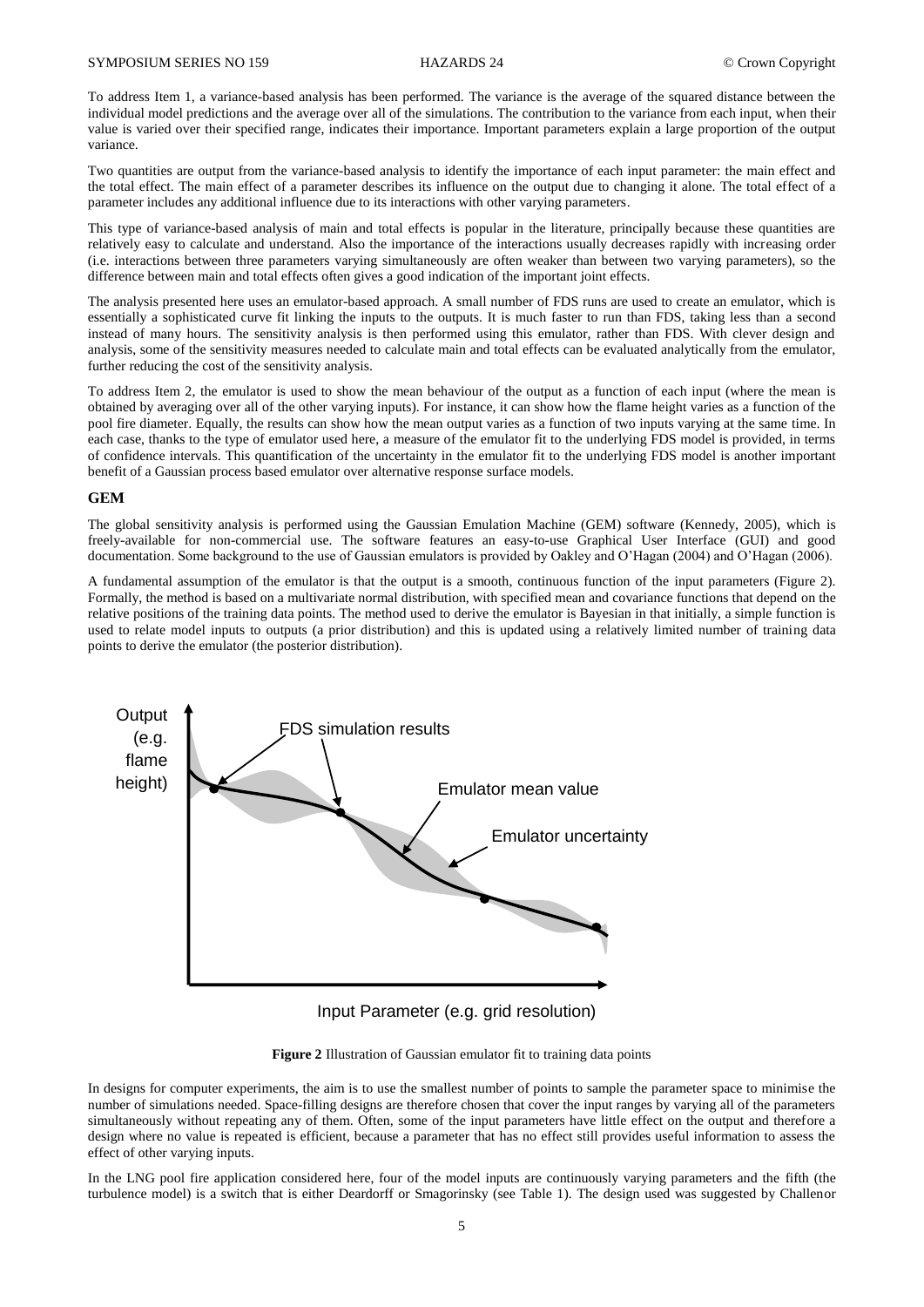(2011) and uses a Sobol' sequence with  $n = 2^m - 1$  points in d dimensions, where m is a user-defined integer that controls the sample size. The first  $2^{m-1} - 1$  points are used for one option of the switch (here the Deardorff model) and the remainder for the other option (Smagorinsky). The full set of  $n$  points is a Latin hypercube design, with good coverage, and both subsets also have these properties. For the case considered here, the experimental design used  $m = 7$  to give a design of  $n = 127$  points in  $d = 4$ dimensions. This number of points was chosen to be in excess of the rough rule-of-thumb of Loeppky *et al*. (2009), which states that at least 10 times the number of input parameters is needed to identify key factors.

If an FDS simulation was repeated with the same input conditions, the mean flame height and entrainment rate predicted by the model might vary by a small amount due to a combination of numerical errors, the sensitivity of the turbulence model to initial conditions and the process used to obtain averaged statistics. A consequence of this small error is that the response surface produced from the FDS training data points would not be smooth if it was forced to zigzag through all the points. To enable a smoother fit, a small uncertainty bound is therefore introduced around each data point during the emulator fitting process, using what is known in the statistical literature as a "nugget". The size of this error is estimated by GEM from the variance in the training data. Justification for use of a nugget has been provided by Gramacy and Lee (2012).

It is important to check that the emulator is constructed using a sufficient number of training data points. To achieve this, "crossvalidation" tests are performed in which the emulator is fitted with one of the training data points left out. The emulator is then used to predict this missing training data point, and the emulator predictions compared to the FDS predictions at that point. This process is repeated over all of the training data points, leaving each one out in turn, to obtain an overall picture of the emulator accuracy across the whole sample space.

# **Results**

#### **FDS simulations**

To demonstrate that the FDS simulations were run for a sufficiently long period to generate reliable statistics, 95% confidence intervals were calculated for the flame height and entrainment velocity. Across all 127 simulations, the 95% confidence interval was found to be around 5% of the median value. In other words, if the median flame height was 100 m, the 95% confidence intervals were at 97.5 m and 102.5 m. It was therefore considered that averaging over 25 plume puffing cycles was sufficient to provide reliable mean values of flame height and entrainment rate.

In Figure 3 predicted mean flame heights from FDS can be compared to measurements from the Phoenix tests and the Heskestad (2002) correlation:

$$
\frac{H}{D} = 3.7(Q^*)^{0.4} - 1.02\tag{3}
$$

where  $Q^*$  is the non-dimensional heat release rate, H is the flame height and D is the fire diameter. Multiple FDS results have the same value of  $Q^*$ , since the fire diameter and burn rate have been varied independently, and  $Q^*$  is proportional to  $\dot{Q}/D^{1/2}$ . The flame heights from the Phoenix tests are shown with error bars representing the measurement uncertainty.

**Table 2** Measurement uncertainties on Phoenix test vapourisation rates and flame heights.

| <b>Test</b> | Pool diameter | Fire diameter | <b>Mean pool</b><br>vapourisation rate          | Fire vapourisation rate                         | <b>Flame</b> height |
|-------------|---------------|---------------|-------------------------------------------------|-------------------------------------------------|---------------------|
|             | m             | m             | $\mathrm{kgm}^2\mathrm{s}^{-1}$<br>mean (range) | $\mathrm{kgm}^2\mathrm{s}^{-1}$<br>mean (range) | m<br>mean $+/- 2sd$ |
|             | 21            | 21            | 0.147(0.117, 0.177)                             | 0.147(0.117, 0.177)                             | $70 + -5$           |
| 2           | 83            | 56            | 0.147(0.117, 0.177)                             | 0.330(0.270, 0.400)                             | $146 + - 16$        |

Figure 3 shows that the FDS results are in reasonably good agreement with the first Phoenix tests. The Deardorff and Smagorinsky models appear to show similar behaviour (this is examined further in the sensitivity analysis presented below). Overall, there is a general trend for FDS to predict slightly higher flame heights than were measured, the FDS simulations also show higher flame heights than predicted by the Heskestad correlation, but with a similar trend. These differences in flame height should be viewed within the context of the difficulty in measuring flame heights in both experiments and in CFD simulations. A more detailed discussion of flame heights in the Phoenix experiments is given in the companion paper by Betteridge *et al*. (2014).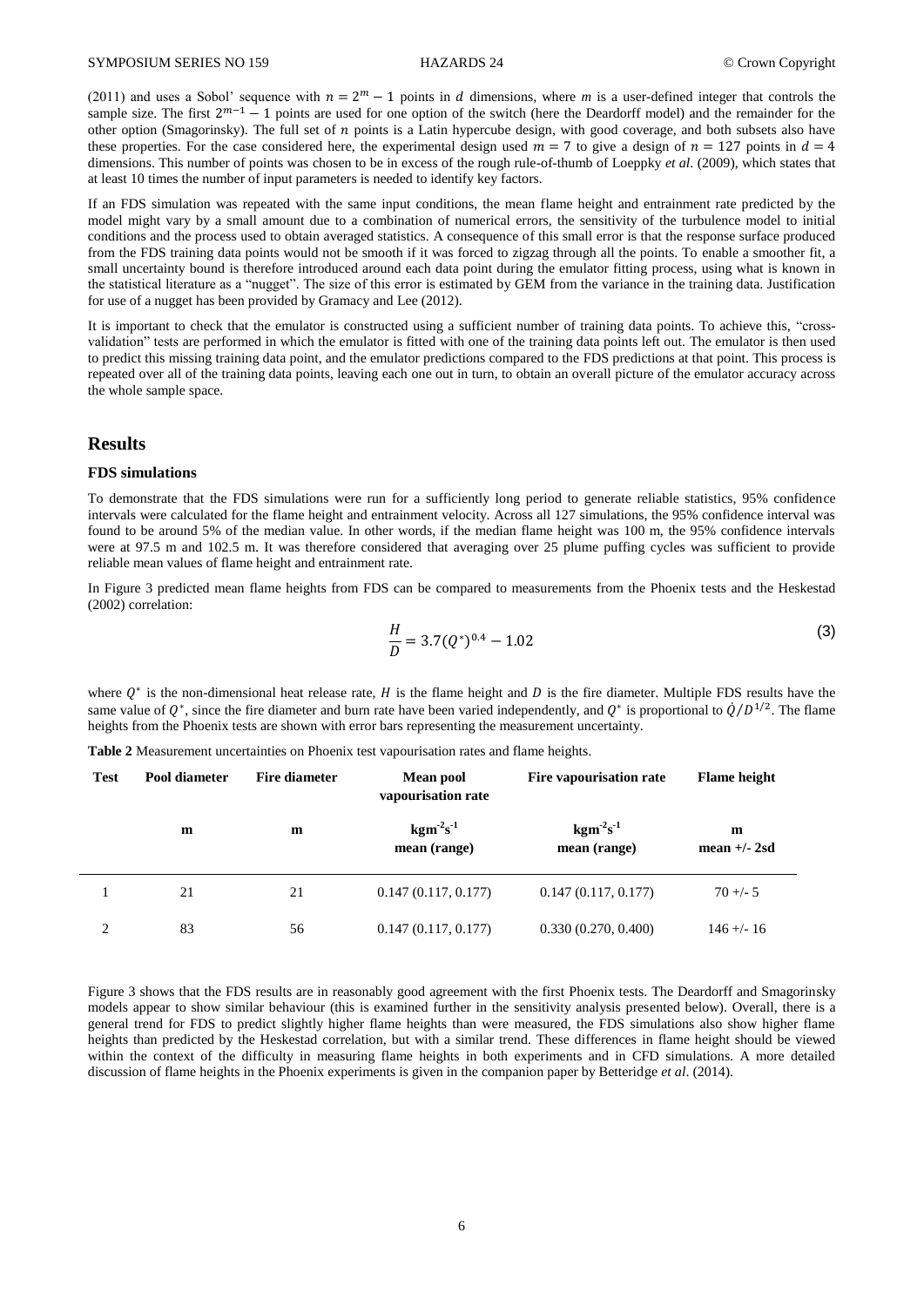

**Figure 3** Comparison of mean flame height (*H*), expressed in terms of fire diameters (*D*), as a function of the dimensionless fire size dimension  $Q^*$ . Results from FDS using the turbulence models of Smagorinsky (+ symbol) and Deardorff ( $\times$  symbol), measured flame heights in the Phoenix tests ( $\Psi$  symbol) and the empirical correlation from Heskestad (— line)

# **Emulator validation**

The 127 FDS results were used to construct four emulators: one each for the Smagorinsky and Deardorff models, and one each for the flame height and entrainment velocity outputs. Cross-validation checks on the emulator fit to the underlying FDS output were performed, and some sample results are shown in Figure 4. Each graph shows the emulator's prediction of the flame height or entrainment velocity against that predicted by FDS, with error bars showing two standard deviations (95% confidence intervals) either side of the emulator predictions. While most of the comparisons are reasonable there are some outliers. These mostly represent simulations where the inputs were close to the minimum or maximum values given in Table 1. Towards the ends of the range of any parameter, the training points become sparse and emulator uncertainty increases. In effect, at the edge of the parameter space, the cross-validation emulator is being used to extrapolate, rather than to interpolate its value from neighbouring points. Care should therefore be taken with emulator predictions towards the end of the ranges of any parameter.

#### **Variance-based sensitivity analysis**

The variance based analysis shows that the fire diameter has the greatest effect on both the flame height and the entrainment rate. Varying the fire diameter across its full range (from 10 m to 100 m) explains over 75% of the total output variance.

For the flame height, the burn rate explains a further 25% of the variance, with some interaction between fire diameter and burn rate, but not a large amount. Varying the mesh resolution and radiative fraction has almost no effect on the predicted flame height. The turbulence model also does not significantly affect the relative contributions from the other input parameters.

The entrainment velocity is dominated by the fire diameter input, but the burn rate, grid resolution and turbulence model choice all have an effect. The grid resolution has a greater effect when the Deardorff turbulence model is used than when the Smagorinsky model is used. The levels of interaction between the input parameters are smaller than they were for the flame height.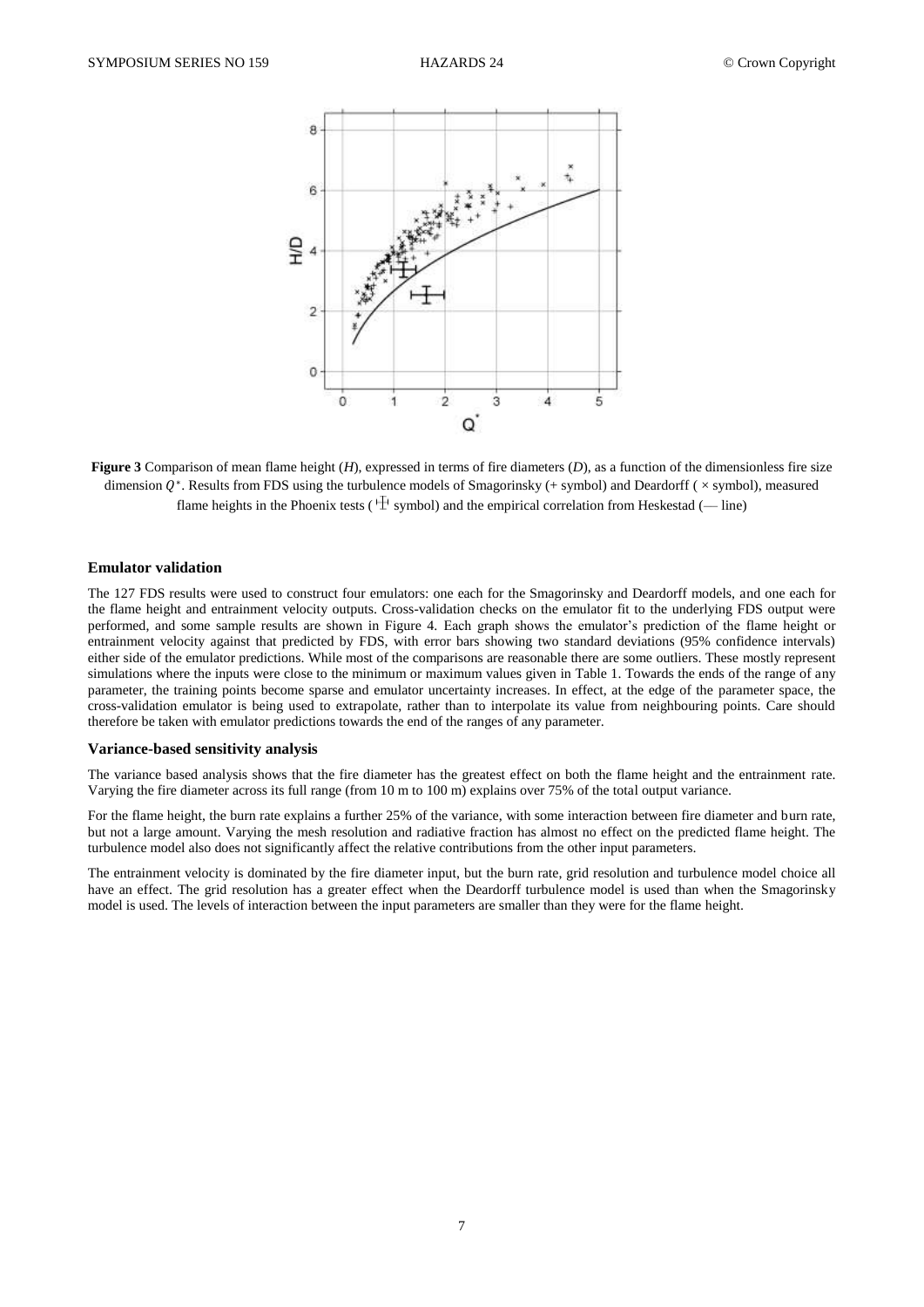

**Figure 4** Results from cross-validation for the Smagorinsky model on flame height and entrainment velocity

### **Flame height sensitivity**

The response of flame height to changes in the fire diameter and burn rate is shown in Figure 5 using a lattice plot. Each individual plot shows the predicted flame height on the vertical axis against the fire diameter on the horizontal axis. In addition, the three plots from left to right show the influence of burn rate varying from 0.1 kg m<sup>-2</sup> s<sup>-1</sup>, to 0.275 kg m<sup>-2</sup> s<sup>-1</sup> and to 0.45 kg m<sup>-2</sup> s<sup>-1</sup>. The analysis shows that the predicted flame height increases with both fire diameter and burn rate. The rate of increase with fire diameter is close to linear but may be decreasing towards the top of the range of fire diameters.

The results from both Deardorff and Smagorinsky turbulence models in Figure 5 are similar, confirming the finding from the variance-based analysis. The uncertainty in the emulator predictions, expressed in terms of 95% confidence intervals, is also plotted for each curve as a grey region, which shows that the emulator uncertainty is small, across the ranges presented here.

The results shown in Figure 5 are all based on grid resolution of  $D^*/\Delta x = 28$ , and the effect of the radiative fraction has not been shown. The variance-based analysis showed that these two inputs had little effect on the flame height.



**Figure 5** Emulator predictions of flame height against fire diameter with emulator uncertainty, showing influence of burn rate

# **Entrainment velocity sensitivity**

Figure 6 shows the response of entrainment velocity to the fire diameter, burn rate and mesh resolution. Each individual plot shows the entrainment velocity on the vertical axis against the fire diameter on the horizontal axis. From left to right, the plots show the influence of the burn rate. The effect of the mesh resolution is examined by comparing the top row (fine mesh) with the bottom row (coarse mesh). The radiative fraction is fixed at the middle of its range, since the variance-based analysis showed it had little effect on the entrainment velocity.

The results show that fire diameter has the dominant effect on the entrainment rate. The burn rate has a secondary effect, but its influence is less than was observed in the flame height predictions (Figure 5). At the fine mesh resolution, the results from the Deardorff and Smagorinsky turbulence models are almost identical, but for the coarser mesh, the predictions from the two models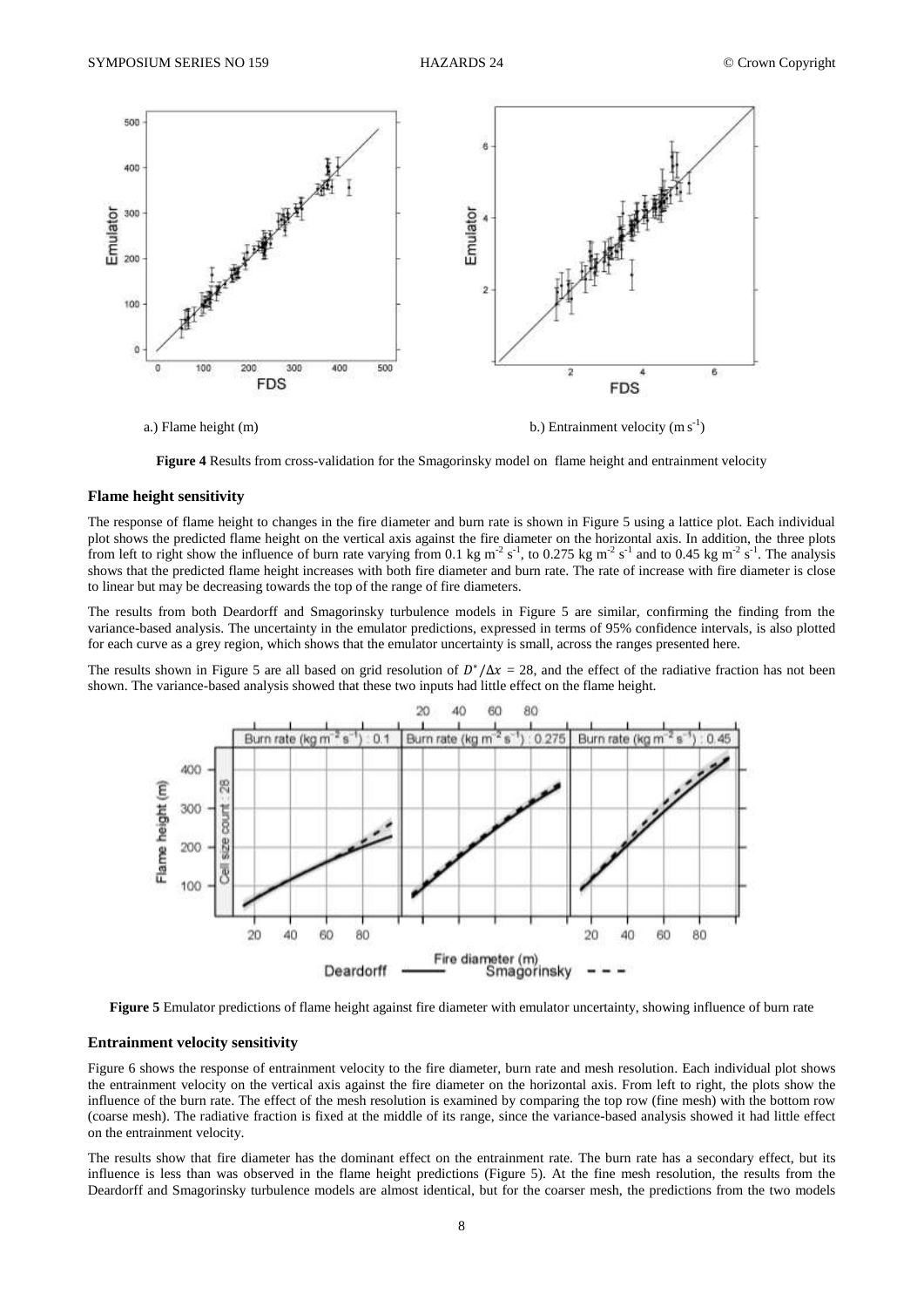differ. Both models predict the entrainment velocity to reduce with increasing mesh resolution, which it would be useful to examine further with respect to the wall treatment in FDS.



**Figure 6** Emulator predictions of entrainment velocity against fire diameter with emulator uncertainty, showing influence of burn rate and mesh resolution

#### **Comparison to Betteridge** *et al***. (2014) entrainment rates**

One of the reasons for undertaking this study was to compare the entrainment rate predictions of FDS against the model predictions of Betteridge et al. (2014). For a 50 m fire diameter with a burn rate of 0.38 kg m<sup>-2</sup> s<sup>-1</sup> the entrainment velocities predicted using emulators are 3.4 m s<sup>-1</sup>, with a 95% confidence interval of +/- 0.2 m s<sup>-1</sup>. The equivalent result from Betteridge *et al.* (2014) predicts an entrainment velocity of  $3.7 \text{ m s}^{-1}$ . The fact that the two models produce similar results provides some additional level of confidence in the results.

As noted by Betteridge et al. (2014), these predicted entrainment velocities are of the order of 8 to 10 times larger than the laminar burning velocity, and larger than flame spread velocities of 2 m s<sup>-1</sup> for liquid pool fires reported by Gottuk et al. (2002). The results therefore tend to support the hypothesis that the fire did not spread across the whole surface of the LNG spill in the Phoenix second test because the entrainment velocity was in excess of the local burning velocity. However, further modelling and experimental work is needed to quantify the local burning velocities in LNG pool fires to be sure that this explains the observed behaviour.

# **Discussion**

The sensitivity analysis has shown that the fire diameter has a dominant effect on both flame height and entrainment velocity. However, the influence of the other input parameters differed, depending upon which model output was analysed. The flame height was almost completely dependent on fire diameter and burn rate, whereas the entrainment velocity was sensitive to the mesh resolution and turbulence model as well. This result is important from a CFD fire modelling perspective. Choosing a grid resolution with FDS that is sufficiently fine to have no effect on the flame height may not guarantee that the entrainment rate will be gridindependent.

The use of a mean based sensitivity analysis allowed this behaviour to be examined in some detail. It showed that with finer meshes the predictions of the entrainment velocity from the Smagorinsky and Deardorff turbulence models became almost identical. This behaviour is consistent with the fact that a greater proportion of the turbulence energy should be resolved with a finer grid (and less of it modelled), so the overall influence of the turbulence model should diminish with a finer mesh.

It should be noted that the results from a variance-based sensitivity analysis are sensitive to the choice of the parameter ranges. Whilst the fire diameter and burn rate have been varied by an order of magnitude in this study, the radiative fraction has only been varied from 0.20 to 0.35 (Table 1). Sensitivity to parameters will vary but the ranges used will have an effect, with larger ranges potentially showing more influence. If required, the input ranges can easily be reduced within the parameter ranges and the sensitivity analysis repeated using the emulator, without necessarily having to undertake further FDS simulations. If the particular area of the input space that is being re-examined has poor coverage, this should be readily apparent in the uncertainty confidence intervals output from the emulator. This is another reason why the type of Gaussian process based emulator used here has some advantages over alternative sensitivity analysis tools.

The Sobol' sequence design used here to select the combinations of inputs used in each of the 127 FDS simulations does not repeat any points. Since the flame height predictions have been shown to be insensitive to the choice of turbulence model, it should be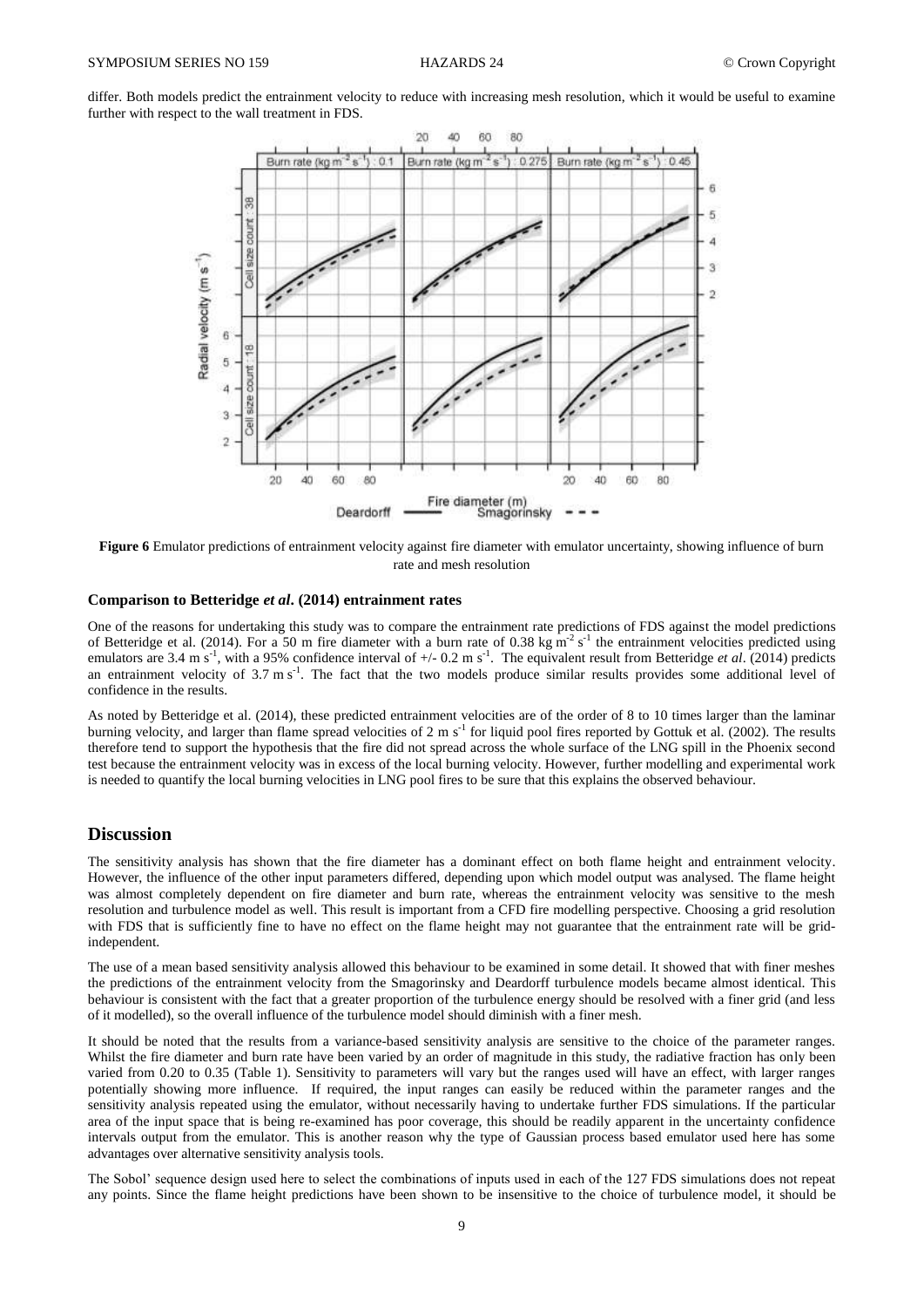possible to use all of the simulations (for both turbulence models) to construct a single emulator. This would give improved coverage of the other varying inputs and help to reduce the uncertainty in the emulator predictions. This analysis, together with further investigation on the treatment of switches in emulators, will be undertaken in future work.

# **Conclusions**

A global sensitivity analysis of large scale LNG fire plumes has been undertaken to examine the response of the flame height and entrainment velocity predicted by a fire model to five varying model inputs: the fire diameter, burn rate, radiative fraction, computational grid resolution and turbulence model. The fire modelling was performed using FDS and the sensitivity analysis using GEM.

The results from the analysis showed that the fire diameter had the greatest influence on both the flame height and entrainment velocity. The effect of the other inputs was different, depending upon which output was considered (flame height or entrainment velocity). For the flame height, the burn rate had a secondary effect, but the other three input parameters had little or no influence. For the entrainment velocity, there were secondary effects from the burn rate, grid resolution and turbulence model, but the radiative fraction had little effect.

Results were presented to show how the flame height and entrainment rate varied in response to changing multiple inputs at the same time. Examination of the model sensitivity showed that predictions from the two LES turbulence models converged as the grid resolution was increased.

The results showed that care should be taken in assessing the degree of grid dependence in CFD models. Choosing a grid resolution that was sufficiently fine to have no effect on the flame height did not give grid independent results for the entrainment rate.

The type of global sensitivity analysis presented here can be used to improve our understanding of physical behaviour and model predictions. Using software tools like GEM and making use of continued advances in computing power, it is now straight-forward to apply these techniques to practical process safety-related problems. There is the potential for this to significantly improve the use of consequence modelling tools in quantitative risk assessment and incident investigation. HSL intends to lead a joint-industry project to develop the use of sensitivity and uncertainty analysis in process safety in the coming years.

# **Acknowledgements**

The authors would like to thank Dr. Marc Kennedy (Food and Environment Research Agency) for use of the Gaussian Emulator Machine (GEM) and the developers of FDS at NIST for providing their software freely and supporting its use. The photograph of Phoenix test 2, Figure 1, is taken from Blanchat et al (2011), the authors would like to thank T. Blanchat, SANDIA National Laboratories for permission for its reproduction. The contributions made to this paper by Adrian Kelsey, Simon Gant and Kevin McNally were funded by the UK Health and Safety Executive (HSE). The contents, including any opinions and/or conclusions expressed, are those of the authors alone and do not necessarily reflect HSE policy.

# **References**

Betteridge, S., Hoyes, J. R., Gant, S. E. and Ivings, M. J., 2014, Consequence modelling of large LNG pool fires on water, Submitted to IChemE Hazards 24, Edinburgh, UK, May 2014.

Blanchat, T., Helmick, P., Jensen, R., Luketa, A., Deola, R., Suo-Anttila, S., Mercier, J., Miller, T., Ricks, A., Simpson, R., Demosthenous, B., Tieszen, S. and Hightower, M., 2011, The Phoenix series large scale LNG pool fire experiments, SAND2010- 8676, Sandia National Laboratories, Albuquerque, NM.

Celik, I.B., Klein, M., Freitag, M., and Janicka, J., 2006, Assessment measures for URANS/DES/LES: an overview with applications, Journal of Turbulence, 7(48): 1-27.

Cetegen, B. M. and Ahmed, T. A., 1993, Experiments on the periodic instability of buoyant plumes and pool fires, Combustion and Flame, 93: 157-184.

Challenor, P., 2011, Designing a computer experiment that involves switches, Journal of Statistical Theory and Practice, 5: 47-57.

Chung, W. and Devaud, C. B., 2008, Buoyancy-corrected k-ε models and large eddy simulation applied to a large axisymmetric helium plume, International Journal of Numerical Methods in Fluids, 58: 57–89.

Deardorff, J. W., 1972, Numerical investigation of neutral and unstable planetary boundary layers, Journal of Atmospheric Sciences, 29: 91–115.

DesJardin, P. E., O'Hern, T. J. and Tieszen R., 2004, Large eddy simulation and experimental measurements of the near field of a large turbulent helium plume, Physics of Fluids, 16: 1866-1883.

Gant, S. E., 2010, Reliability issues of LES-related approaches in an industrial context, Flow, Turbulence and Combustion, 84: 325- 335.

Gant, S. E., Kelsey, A., McNally, K., Witlox, H. W. M. and Bilio, M., 2013, Methodology for global sensitivity analysis of consequence models, Journal of Loss Prevention in the Process Industries, 26: 792-802.